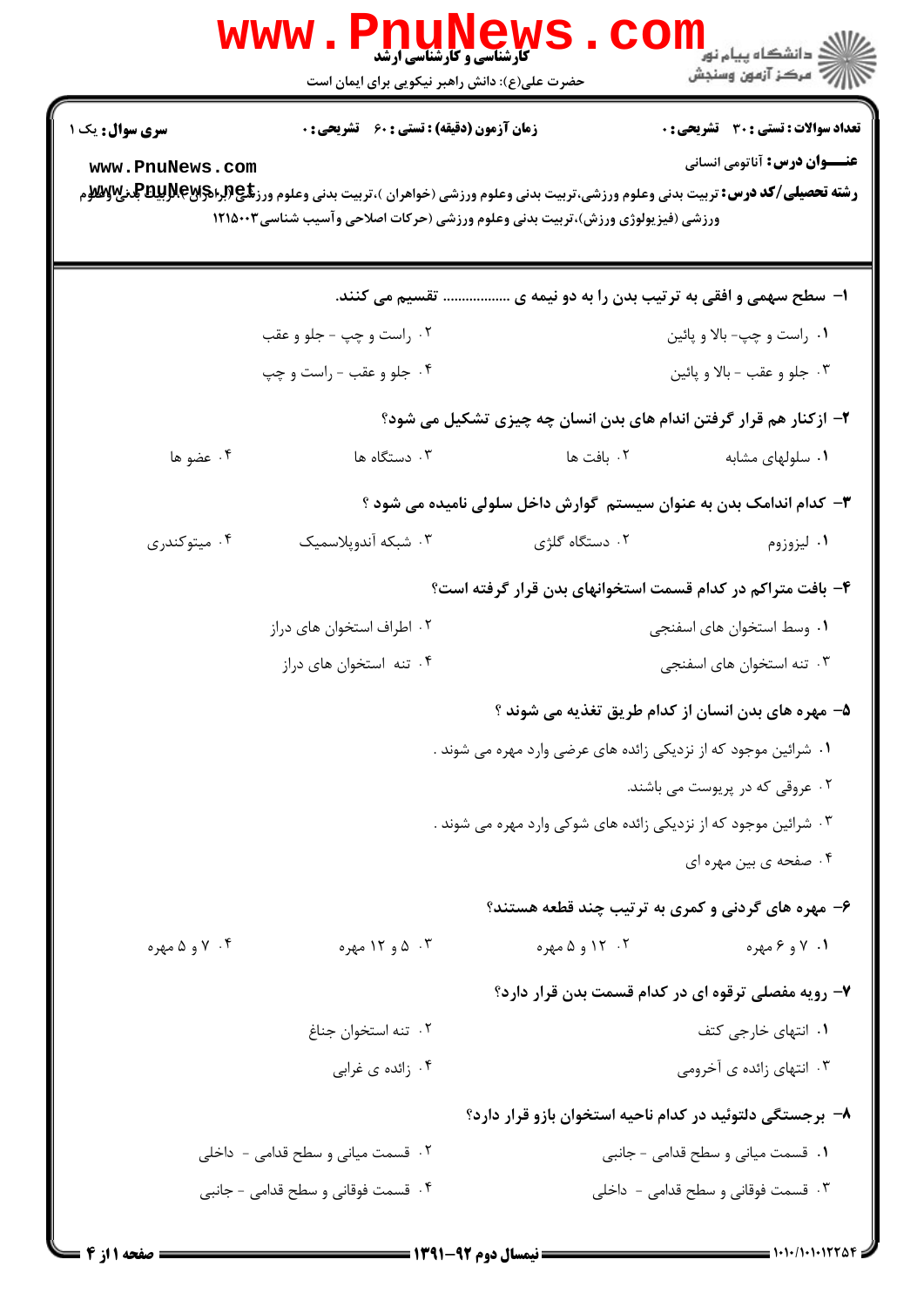|                                                                  | www.PnuNews                                        |                                                                                                                                                                                                                                                                                                                                     | الله دانشگاه پيام نور<br>۱۳۸۸ -<br>۱۳۸۸ - مرکز آزمون وسنجش                          |  |
|------------------------------------------------------------------|----------------------------------------------------|-------------------------------------------------------------------------------------------------------------------------------------------------------------------------------------------------------------------------------------------------------------------------------------------------------------------------------------|-------------------------------------------------------------------------------------|--|
|                                                                  | حضرت علی(ع): دانش راهبر نیکویی برای ایمان است      |                                                                                                                                                                                                                                                                                                                                     |                                                                                     |  |
| سری سوال : ۱ یک<br>www.PnuNews.com                               | <b>زمان آزمون (دقیقه) : تستی : 60 ٪ تشریحی : 0</b> | <b>رشته تحصیلی/کد درس:</b> تربیت بدنی وعلوم ورزشی،تربیت بدنی وعلوم ورزشی (خواهران )،تربیت بدنی وعلوم ورز <b>شگی(لبرلهگیلاپلیتاگلرندی اس</b> است است که است است که است است است که است است است است است<br>در استه ت <b>حصیلی/کد درس:</b> تربیت بدنی<br>ورزشی (فیزیولوژی ورزش)،تربیت بدنی وعلوم ورزشی (حرکات اصلاحی وآسیب شناسی۱۲۱۵۰۰۳ | <b>تعداد سوالات : تستی : 30 ٪ تشریحی : 0</b><br><b>عنـــوان درس:</b> آناتومی انسانی |  |
|                                                                  |                                                    |                                                                                                                                                                                                                                                                                                                                     |                                                                                     |  |
|                                                                  |                                                    | ۹- در مچ پا چند استخوان میخی وجود دارد و چگونه شماره گذاری می شوند ؟                                                                                                                                                                                                                                                                |                                                                                     |  |
|                                                                  | ۰۲ ۳ عدد و از داخل به خارج                         |                                                                                                                                                                                                                                                                                                                                     | ۰۱ ۴ عدد و از داخل به خارج                                                          |  |
|                                                                  | ۰۴ مدد و از خارج به داخل                           |                                                                                                                                                                                                                                                                                                                                     | ۰۳ ه عدد و از خارج به داخل                                                          |  |
|                                                                  |                                                    |                                                                                                                                                                                                                                                                                                                                     | ۱۰– در کدام نوع مفاصل بدن ، کپسول مفصلی وجود دارد؟                                  |  |
| ۰۴ سین دس موز                                                    | ۰۳ غضروفي                                          | ۰۲ سينوويال                                                                                                                                                                                                                                                                                                                         | ۰۱ لیفی                                                                             |  |
|                                                                  |                                                    | 11- مفصل بندی بین زند زبرین و استخوانهای مچ دست چه نوع مفصلی است؟                                                                                                                                                                                                                                                                   |                                                                                     |  |
| ۰۴ لولائی                                                        | ۰۳ بیضوی                                           |                                                                                                                                                                                                                                                                                                                                     | ۰ <b>۱</b> کندیلی مسلمان است. ۲۰ زینی                                               |  |
|                                                                  |                                                    | ۱۲– عضلات چگونه به استخوان های بدن متصل می شوند ؟                                                                                                                                                                                                                                                                                   |                                                                                     |  |
| ۰۴ بوسیله پری میوزیوم                                            | ۰۳ بوسیله اپی میوزیوم                              | ۰۲ بوسیله عروق خونی                                                                                                                                                                                                                                                                                                                 | ٠١. بوسيله وتر يا تاندون                                                            |  |
|                                                                  |                                                    | ۱۳- عضله ی جناغی چنبری پستانی در قسمت تحتانی دارای چند سر است و به کجا وصل می شوند؟                                                                                                                                                                                                                                                 |                                                                                     |  |
| ۲۰۲ سر که به جناغ متصل می شوند<br>۰۱ سر که به جناغ متصل می شود . |                                                    |                                                                                                                                                                                                                                                                                                                                     |                                                                                     |  |
| ۰۴ سر که به جناغ و ترقوه متصل می شوند                            |                                                    | ۰۳ ۱۰۳ سر که به ترقوه متصل می شود                                                                                                                                                                                                                                                                                                   |                                                                                     |  |
|                                                                  |                                                    | ۱۴- محل شروع عضله متوازی الاضلاع بزرگ از کدام قسمت است ؟                                                                                                                                                                                                                                                                            |                                                                                     |  |
|                                                                  | ۰۲ زاویه تحتانی کتف                                |                                                                                                                                                                                                                                                                                                                                     | ۰۱ مهره های دوم تا پنجم پشتی                                                        |  |
| ۰۴ قسمت تحتانی کتف                                               |                                                    | ۰۳ مهره های اول تا سوم پشتی                                                                                                                                                                                                                                                                                                         |                                                                                     |  |
|                                                                  |                                                    |                                                                                                                                                                                                                                                                                                                                     | ۱۵– کدام عضلات به زائده ی غرابی متصل می شوند؟                                       |  |
| ۰۲ سینه ای بزرگ و کوچک                                           |                                                    | ۰۱ سینه ای کوچک و دو سر بازوئی                                                                                                                                                                                                                                                                                                      |                                                                                     |  |
| ۰۴ دو سر بازوئی و سه سر بازوئی                                   |                                                    | ۰۳ سینه ای بزرگ و دو سر بازوئی                                                                                                                                                                                                                                                                                                      |                                                                                     |  |
|                                                                  |                                                    | ۱۶- کدام عضله به عنوان طویل ترین عضله بدن شناخته شده است ؟                                                                                                                                                                                                                                                                          |                                                                                     |  |
| ۰۴ خیاطه                                                         | ۰۳ کشنده ی پهن نیام                                | ۰۲ راست داخلی                                                                                                                                                                                                                                                                                                                       | ۰۱ راست رانی                                                                        |  |
|                                                                  |                                                    |                                                                                                                                                                                                                                                                                                                                     | ۱۷- گره رانویه در کدام قسمت قرار دارند؟                                             |  |
| ۰۴ جسم سلولي نرون                                                | ۰۳ قطب آكسون نرون                                  | ۰۲ دندریت نرون                                                                                                                                                                                                                                                                                                                      | ٠١ آکسون نرون                                                                       |  |
|                                                                  |                                                    |                                                                                                                                                                                                                                                                                                                                     |                                                                                     |  |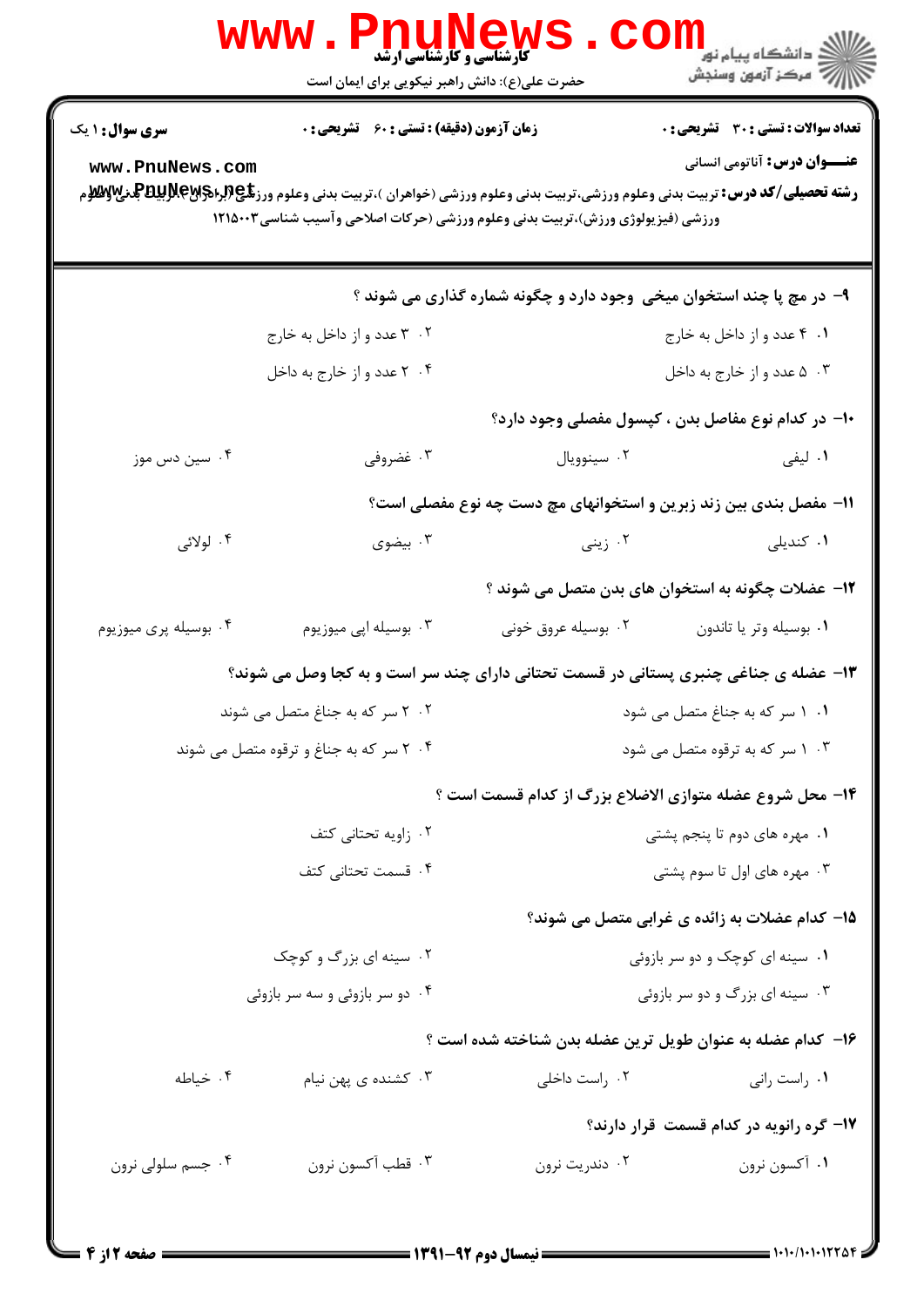|                                                                                                                                                                                                                                                                                                                            | w w w                                              | <b>کارشناسی و کارشناسی ارشد</b><br>حضرت علی(ع): دانش راهبر نیکویی برای ایمان است | <u>د</u> دانشگاه پيام نور<br>ب ۖ مرڪز آزمون وسنڊش          |  |  |
|----------------------------------------------------------------------------------------------------------------------------------------------------------------------------------------------------------------------------------------------------------------------------------------------------------------------------|----------------------------------------------------|----------------------------------------------------------------------------------|------------------------------------------------------------|--|--|
| <b>سری سوال :</b> ۱ یک                                                                                                                                                                                                                                                                                                     | <b>زمان آزمون (دقیقه) : تستی : 60 ٪ تشریحی : 0</b> |                                                                                  | <b>تعداد سوالات : تستی : 30 ٪ تشریحی : 0</b>               |  |  |
| <b>عنـــوان درس:</b> آناتومی انسانی<br>www.PnuNews.com<br><b>رشته تحصیلی/کد درس:</b> تربیت بدنی وعلوم ورزشی،تربیت بدنی وعلوم ورزشی (خواهران )،تربیت بدنی وعلوم ورز <b>شگی(لپلېلېلېلېلېلېلېلېلېلېلېله کې</b> لارېلېلېلېلېله کې په کې په کې<br>ورزشی (فیزیولوژی ورزش)،تربیت بدنی وعلوم ورزشی (حرکات اصلاحی وآسیب شناسی۲۱۵۰۰۳ |                                                    |                                                                                  |                                                            |  |  |
|                                                                                                                                                                                                                                                                                                                            |                                                    |                                                                                  | ۱۸– کدام عبارت صحیح است ؟                                  |  |  |
|                                                                                                                                                                                                                                                                                                                            |                                                    |                                                                                  | ۰۱ ماده خاکستری نخاع در اطراف ماده سفید قرار گرفته است .   |  |  |
| ٠٢ ماده سفيد نخاع توسط طناب طولى - قدامى احاطه شده است .                                                                                                                                                                                                                                                                   |                                                    |                                                                                  |                                                            |  |  |
| ۰۳ ماده خاکستری نخاع از تنه سلولی نرون های عصبی تشکیل شده است .                                                                                                                                                                                                                                                            |                                                    |                                                                                  |                                                            |  |  |
|                                                                                                                                                                                                                                                                                                                            |                                                    |                                                                                  | ۰۴ ماده سفید نخاع همانند حرف H است .                       |  |  |
|                                                                                                                                                                                                                                                                                                                            |                                                    |                                                                                  | ۱۹- کدام عبارت در مورد اعصاب صحیح است؟                     |  |  |
|                                                                                                                                                                                                                                                                                                                            | ۰۲ در مغز ۲۱ جفت عصب وجود دارد.                    |                                                                                  | ۰۱ کلیه اعصاب مغزی حرکتی هستند                             |  |  |
|                                                                                                                                                                                                                                                                                                                            | ۰۴ اعصاب نخاعی مختلط هستند                         |                                                                                  | ۰۳ کلیه اعصاب مغزی حسی هستند                               |  |  |
|                                                                                                                                                                                                                                                                                                                            |                                                    |                                                                                  | <b>۲۰</b> - مایع سروز در کدام قسمت قلب قرار دارد؟          |  |  |
|                                                                                                                                                                                                                                                                                                                            | ۰۲ بین درون شامه و عضله ی قلب                      |                                                                                  | ۰۱ بین برون شامه و درون شامه                               |  |  |
|                                                                                                                                                                                                                                                                                                                            | ۰۴ بین دو لایه درون شامه                           |                                                                                  | ۰۳ بین دو لایه برون شامه                                   |  |  |
|                                                                                                                                                                                                                                                                                                                            |                                                    |                                                                                  | <b>۲۱</b> - خون سیاهرگی قلب به کدام ناحیه می ریزد؟         |  |  |
| ۰۴ بطن چپ                                                                                                                                                                                                                                                                                                                  | ۰۳ بطن راست                                        | ۰۲ دهلیز چپ                                                                      | ٠١ دهليز راست                                              |  |  |
|                                                                                                                                                                                                                                                                                                                            |                                                    |                                                                                  | ٢٢- كدام احشاء از شريان سلياك خون گيري مي كند؟             |  |  |
|                                                                                                                                                                                                                                                                                                                            | ۰۲ روده های بزرگ و کوچک                            |                                                                                  | ۰۱ کلیه و غده ی فوق کلیوی                                  |  |  |
|                                                                                                                                                                                                                                                                                                                            | ۰۴ معده و روده ها                                  |                                                                                  | ۰۳ کېد و معده                                              |  |  |
|                                                                                                                                                                                                                                                                                                                            |                                                    |                                                                                  | ۲۳- کدام قسمت هنگام بلع از ورود غذا به نای جلوگیری می کند؟ |  |  |
| ۰۴ اپی گلوت                                                                                                                                                                                                                                                                                                                | ۰۳ زبان کوچک                                       | ۰۲ عضروف حنجره ای                                                                | ۰۱ سیب آدم                                                 |  |  |
|                                                                                                                                                                                                                                                                                                                            |                                                    |                                                                                  | <b>34- برونشهای ثانویه به کجا ختم می شوند؟</b>             |  |  |
| ۰۴ آوئول ها                                                                                                                                                                                                                                                                                                                | ۰۳ لوبول ها                                        | ۰۲ لوب ها                                                                        | ۰۱ ششها                                                    |  |  |
|                                                                                                                                                                                                                                                                                                                            |                                                    |                                                                                  | ۲۵- کدام گزینه به عنوان راه تنفسی عضلانی است؟              |  |  |
| ۰۴ برونشها                                                                                                                                                                                                                                                                                                                 | ۰۳ حنجره                                           | ۰۲ نای                                                                           | ۰۱ حلق                                                     |  |  |
|                                                                                                                                                                                                                                                                                                                            |                                                    |                                                                                  |                                                            |  |  |